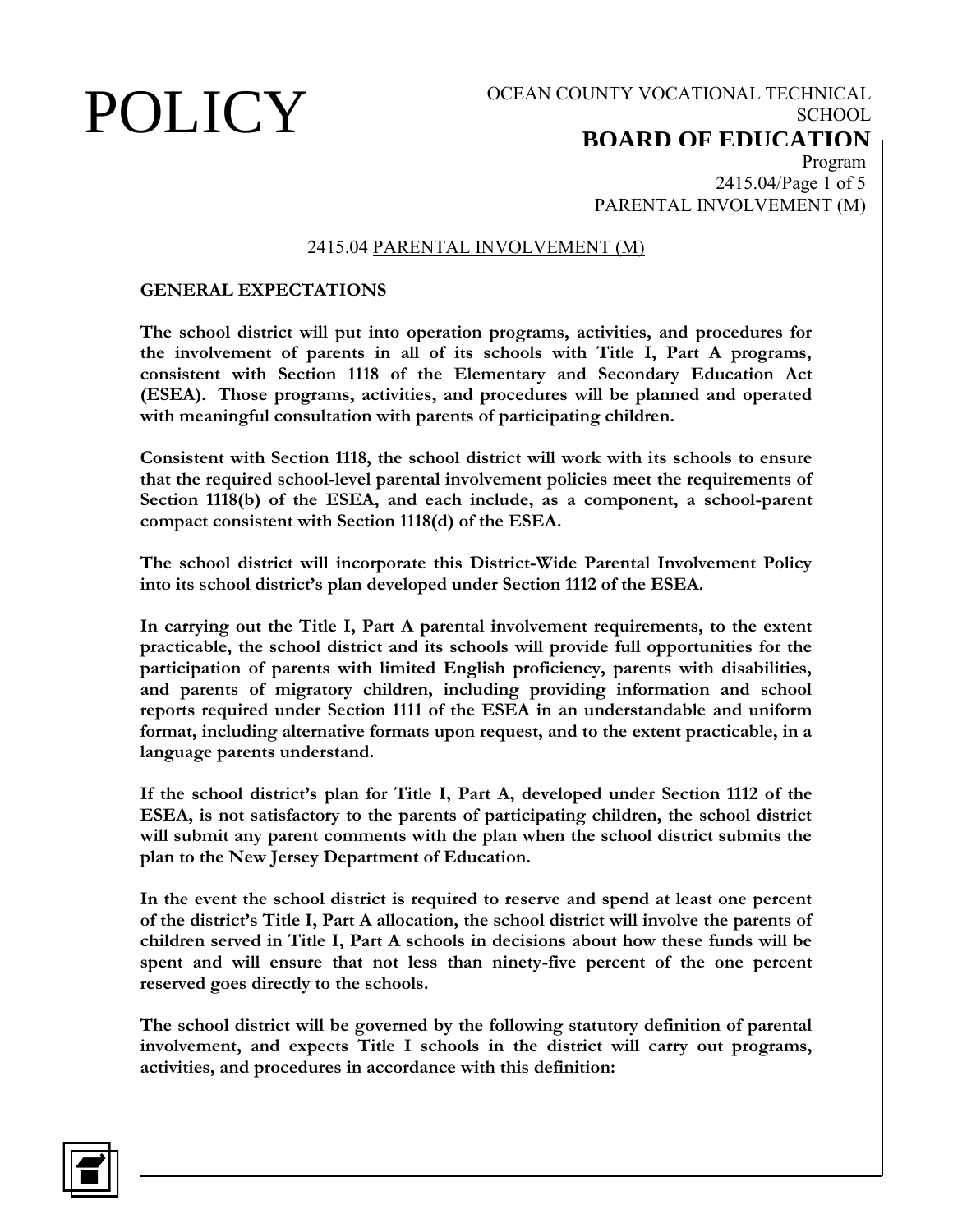Program 2415.04/Page 2 of 5 PARENTAL INVOLVEMENT (M)

**Parental involvement means the participation of parents in regular, two-way, and meaningful communication involving pupil academic learning and other school activities, including ensuring-**

- **1. That parents play an integral role in assisting their child's learning;**
- **2. That parents are encouraged to be actively involved in their child's education at school;**
- **3. That parents are full partners in their child's education and are included, as appropriate, in decision-making and on advisory committees to assist in the education of their child; and**
- **4. The carrying out of other activities, such as those described in Section 1118 of the ESEA.**

**In the event the State of New Jersey or the New Jersey Department of Education has a Parental Information and Resource Center, the school district will inform parents and parental organizations of its purpose and existence.**

**DESCRIPTION OF HOW THE SCHOOL DISTRICT WILL IMPLEMENT REQUIRED DISTRICT-WIDE PARENTAL INVOLVEMENT POLICY COMPONENTS**

**Below is a description of how the district will implement or accomplish each of the following components outlined below (Section 1118(a)(2), ESEA):**

- **1. The district will take the following actions to involve parents in the joint development of its district-wide parental involvement plan under Section 1112 of the ESEA:**
	- **a. Website**
	- **b. Transition Planning**
	- **c. PTSO**
- **2. The district will take the following actions to involve parents in the process of school review and improvement under Section 1116 of the ESEA:**

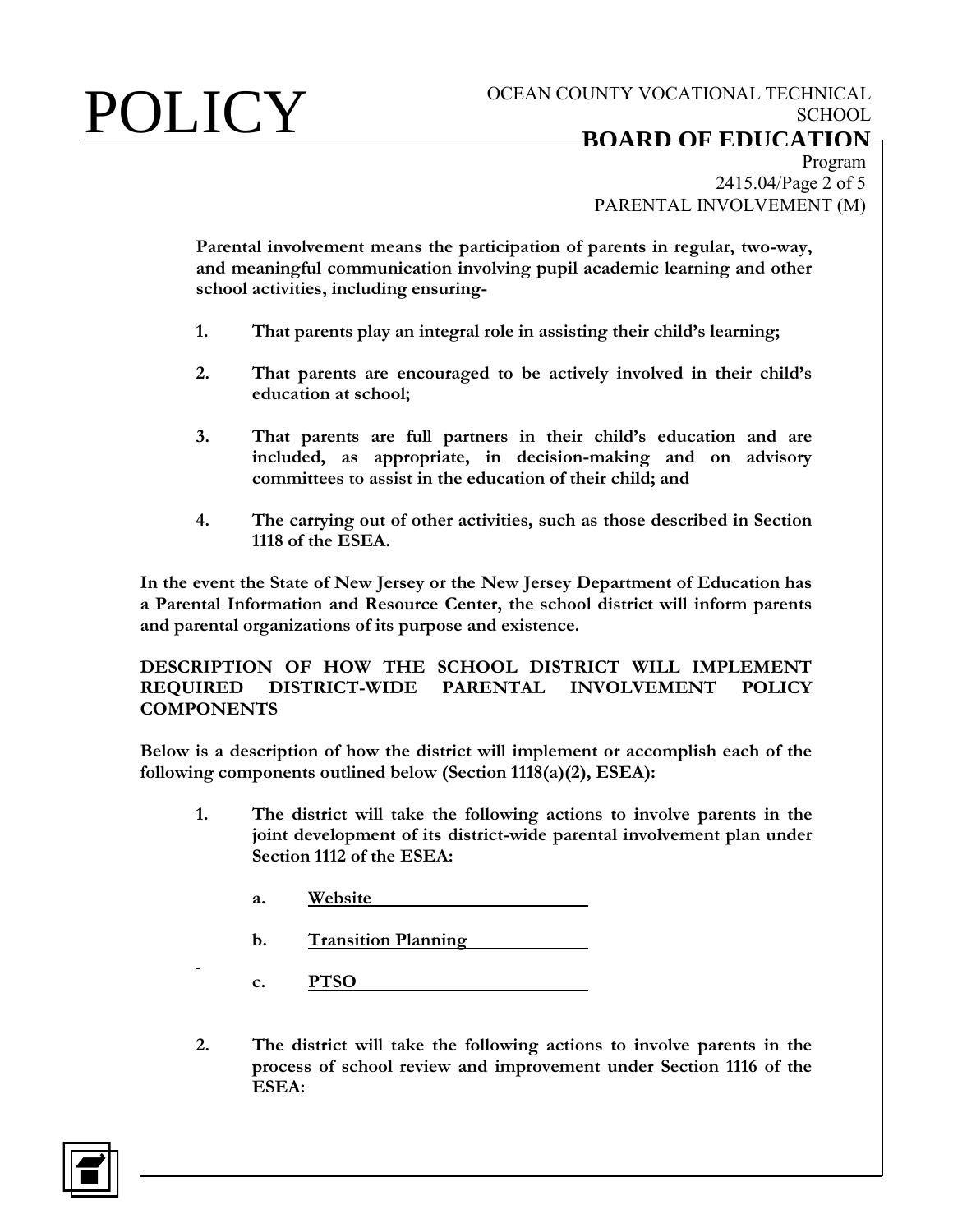## **BOARD OF EDUCATION**

Program 2415.04/Page 3 of 5 PARENTAL INVOLVEMENT (M)

- **a. General Advisory**
- **b. Craft Advisory**
- **3. The district will provide the following necessary coordination, technical assistance, and other support to assist Title I, Part A schools in planning and implementing effective parental involvement activities to improve pupil academic achievement and school performance:**
	- **a. Parent Portal**
	- **b. Parent Conferences**
- **4. The school district will take the following actions to conduct, with the involvement of parents, an annual evaluation of the content and effectiveness of this Parental Involvement Policy in improving the quality of its Title I, Part A schools. The evaluation will include identifying barriers to greater participation by parents in parental involvement activities (with particular attention to parents who are economically disadvantaged, are disabled, have limited English proficiency, have limited literacy, or are of any racial or ethnic minority background). The school district will use the findings of the evaluation about its Parental Involvement Policy and activities to design strategies for more effective parental involvement, and to revise, if necessary (and with the involvement of parents) its parental involvement policies.**

**(List actions, such as describing how the evaluation will be conducted, identifying who will be responsible for conducting it, and explaining what role parents will play):**

- **a. General Advisor Counsel – Policy Review - Feedback**
- **b. PTSO – Policy Review – Feedback**

**The school district will build the school's and parent's capacity for strong parental involvement, in order to ensure effective involvement of parents and to support a partnership among the school involved, parents, and the community to improve** 

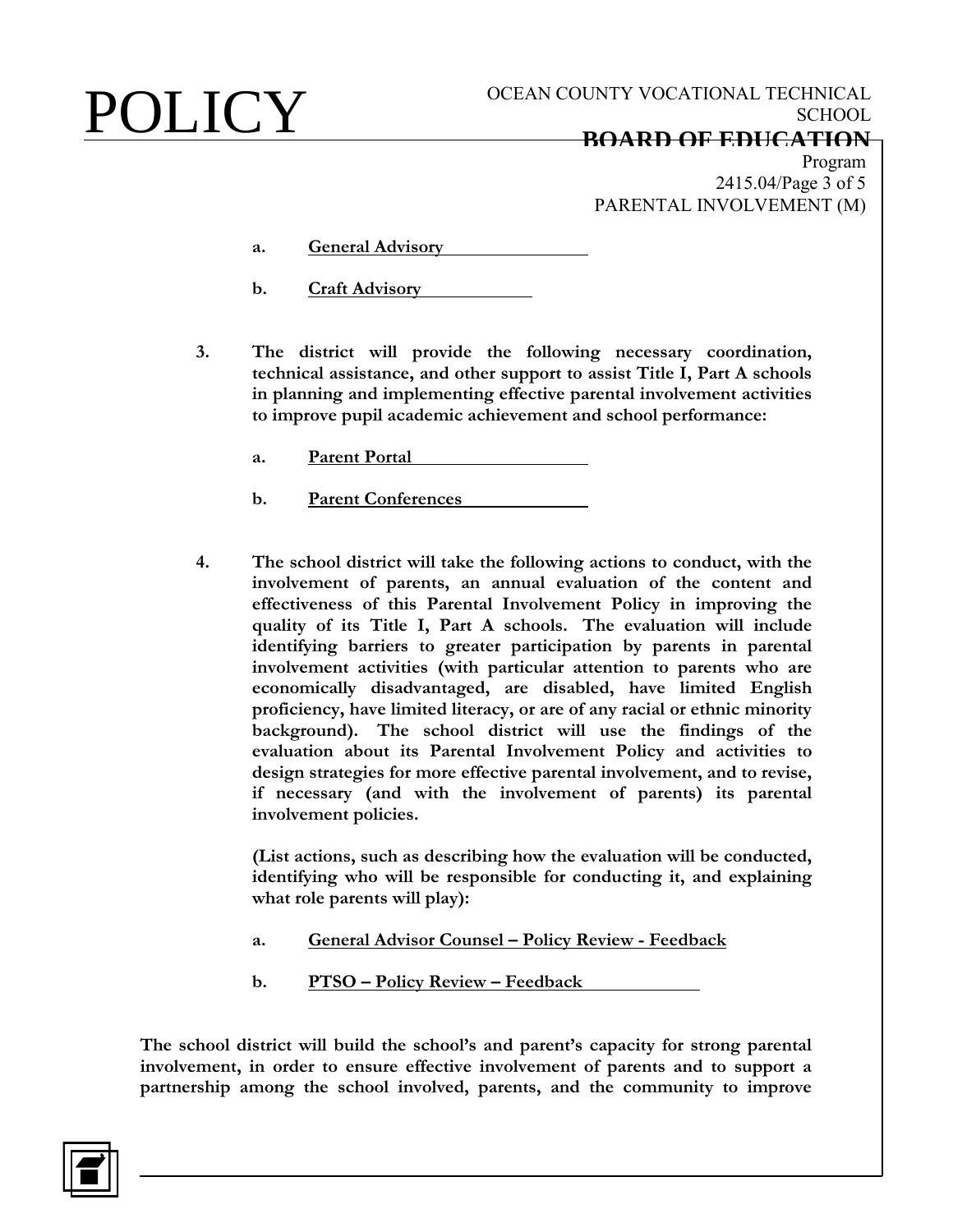2415.04/Page 4 of 5 PARENTAL INVOLVEMENT (M)

**pupil academic achievement, through the following activities specifically described below:**

- **1. The school district will, with the assistance of its Title I, Part A schools, provide assistance to parents of children served by the school district or school, as appropriate, in understanding topics such as the following, by undertaking the actions described below:**
	- **• New Jersey's academic content standards;**
	- **• New Jersey's pupil academic achievement standards;**
	- **• The New Jersey and local academic assessments including alternate assessments;**
	- **• The requirements of Part A;**
	- **• How to monitor their child's progress; and**
	- **• How to work with educators.**

**(List activities, such as workshops, conferences, classes, both in-State and out-of-State, including any equipment or other materials that may be necessary to ensure success.)**

**a. Website** 

- **2. The school district will, with the assistance of its schools, provide materials and training to help parents work with their children to improve their children's academic achievement, such as literacy training, and using technology, as appropriate, to foster parental involvement, by:**
	- **a. Parent Portal**
	- **b. Progress Reports**
	- **c. Parent Conferences**
- **3. The school district will, with the assistance of its schools and parents, educate its teachers, pupil services personnel, Principals and other**